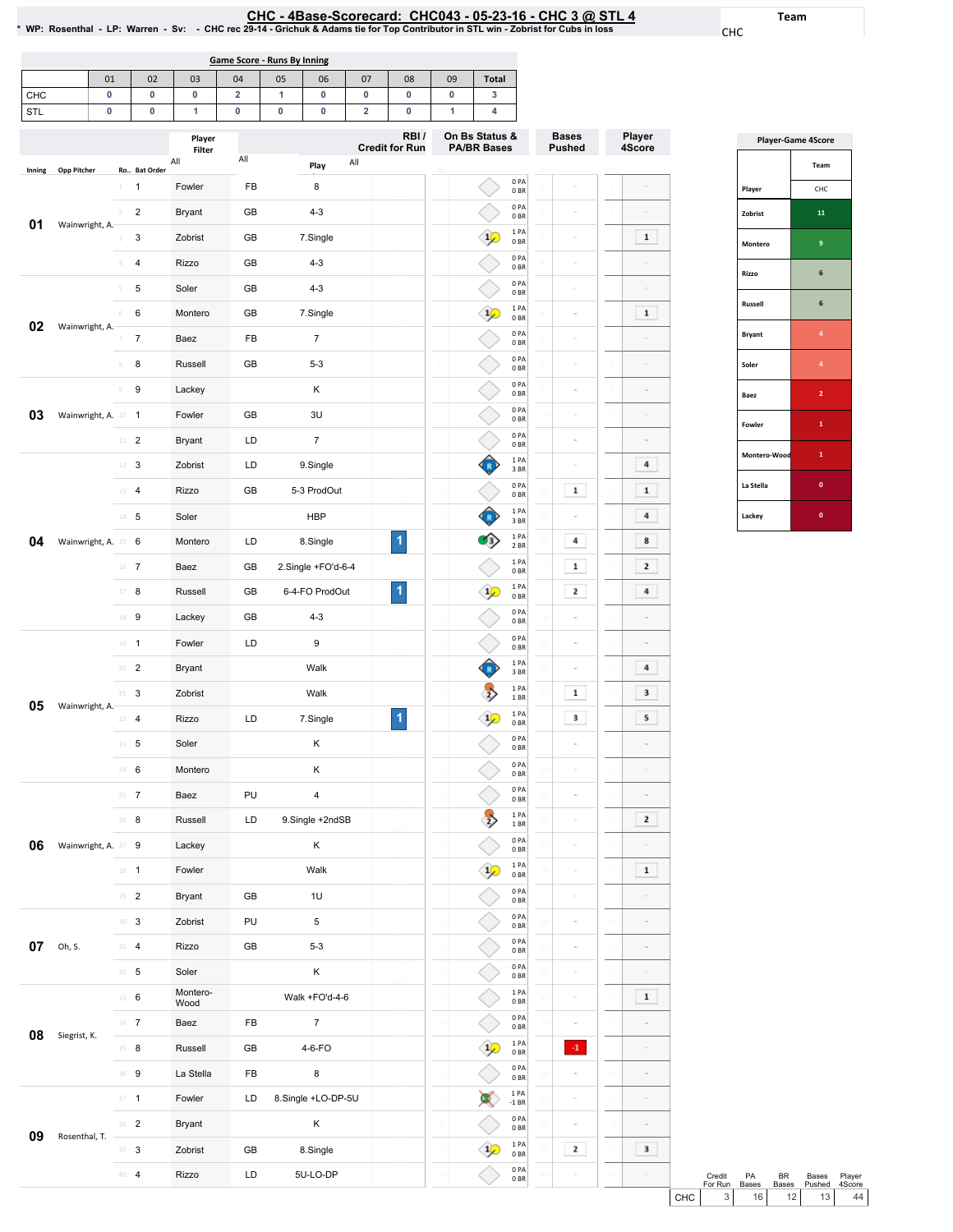0PA 0BR 0PA 0BR 0PA 0BR 0PA 0BR 1PA 3BR 1PA 1BR 0PA 0BR 1PA 0BR 0PA 0BR 0PA 0BR 1PA -1BR 0PA 0BR 1PA 0BR 0PA 0BR 0PA 0BR 0PA 0BR 0PA 0BR 0PA 0BR 1PA 0BR 0PA 0BR 0PA 0BR  $\frac{1 \text{ PA}}{3 \text{ BR}}$ 

 $\begin{array}{c}\n\bullet \\
\bullet \\
\bullet\n\end{array}$ 

 $\rightarrow$ 

 $\bigcirc$ 

K

 $\bigcirc$ 

 $\bigcirc$ 

R

Bases Pushed

 $\equiv$ 

 $\sim$ 

 $\bar{\phantom{a}}$ 

 $\mathbf 1$ 

 $\mathbf 2$ 

ö  $\mathbf 1$ 

 $\bar{\phantom{a}}$ 

 $\bar{\varepsilon}$ 

 $\bar{\omega}$ 

 $\sim$ 

 $\bar{\omega}$ 

 $\equiv$ 

Ro..

Player 4Score

 $\bf{4}$ 

 $\mathbf{3}$ 

 $\mathbf{2}$ 

 $\mathbf 1$ 

 $\mathbf{2}$ 

 $\mathbf 1$ 

 $\overline{1}$ 

 $\bf{4}$ 

<u>STL - 4Base-Scorecard: STL045 - 05-23-16 - CHC 3 @ STL 4</u><br>WP: Rosenthal - LP: Warren - Sv: - STL rec 24-21 - Grichuk & Adams tie for Top Contributor in STL win - Zobrist for Cubs in loss \*

STL

Team

|                              | Game Score - Runs By Inning |                |                         |                |    |         |                |                               |                |                                      |  |  |  |  |
|------------------------------|-----------------------------|----------------|-------------------------|----------------|----|---------|----------------|-------------------------------|----------------|--------------------------------------|--|--|--|--|
|                              | 01                          | 02             | 03                      | 04             | 05 | 06      | 07             | 08                            | 09             | <b>Total</b>                         |  |  |  |  |
| CHC                          | 0                           | 0              | $\mathbf 0$             | $\overline{2}$ | 1  | 0       | 0              | 0                             | 0              | 3                                    |  |  |  |  |
| STL                          | 0                           | 0              | 1                       | 0              | 0  | 0       | $\overline{2}$ | $\mathbf{0}$                  |                | 4                                    |  |  |  |  |
| <b>Opp Pitcher</b><br>Inning |                             | Ro., Bat Order | Player<br>Filter<br>All | All            |    | Play    | All            | RBI/<br><b>Credit for Run</b> | Ro             | On Bs Status &<br><b>PA/BR Bases</b> |  |  |  |  |
|                              | $\mathbf{1}$                | 1              | Carpenter               | <b>GB</b>      |    | $4 - 3$ |                |                               | 1              | 0PA<br>0 <sub>BR</sub>               |  |  |  |  |
| 01<br>Lackey, J.             | $\overline{2}$              | $\overline{2}$ | Diaz                    |                |    | K       |                |                               | $\overline{2}$ | 0PA<br>0 <sub>BR</sub>               |  |  |  |  |

3 3 Holliday K

4 4 Piscotty K  $5$  5 Moss K 6 6 Molina K

7 7 Grichuk GB 4.Single 8 8 Wong MBP

10 1 Carpenter Walk

12 3 Holliday K

15 6 Molina GB 6-Error 16 7 Grichuk K

17 8 Wong GB 3-1

18 9 Wainwright GB 5-3 19 **1 Carpenter GB** 3-1

 2 Diaz LD 8 3 Holliday LD 9.Single 4 Piscotty PU 4 5 Moss FB 7

24 6 Molina GB 8.Single 25 7 Grichuk PU 4 26 8 Wong K

9 9 Wainwright GB 1-3-SacBunt ProdOut

11 2 Diaz FB 7-SacFly ProdOut

13 4 Piscotty HBP+LO-DP-3U 14 5 Moss LD 3U-LO-DP

02 Lackey, J.

**03** Lackey, J.

04 Lackey, J.

05 Lackey, J.

O6 Lackey, J.

**07** Lackey, J.

08 Warren, A.

**09** Warren, A. 33 6

| <b>Player-Game 4Score</b> |                |  |  |  |  |  |  |  |
|---------------------------|----------------|--|--|--|--|--|--|--|
|                           | Team           |  |  |  |  |  |  |  |
| Player                    | STL            |  |  |  |  |  |  |  |
| <b>Adams</b>              | 13             |  |  |  |  |  |  |  |
| Grichuk                   | 13             |  |  |  |  |  |  |  |
| Molina                    | 5              |  |  |  |  |  |  |  |
| Wong                      | 3              |  |  |  |  |  |  |  |
| Diaz                      | $\overline{2}$ |  |  |  |  |  |  |  |
| Wainwright                | $\overline{2}$ |  |  |  |  |  |  |  |
| Carpenter                 | $\mathbf{1}$   |  |  |  |  |  |  |  |
| Holliday                  | 1              |  |  |  |  |  |  |  |
| <b>Moss</b>               | $\mathbf{0}$   |  |  |  |  |  |  |  |
| Piscotty                  | O              |  |  |  |  |  |  |  |

| $25 - 7$ | Grichuk   | PU        | $\overline{4}$   |             |     | 0 PA<br>0 B R          |    | $\sim$         | 25   | $\equiv$ |            |                   |             |  |
|----------|-----------|-----------|------------------|-------------|-----|------------------------|----|----------------|------|----------|------------|-------------------|-------------|--|
| $26 - 8$ | Wong      |           | К                |             | 26  | 0PA<br>0 B R           | 26 | $\sim$         | 26   | $\equiv$ |            |                   |             |  |
| $27 - 9$ | Adams     | <b>FB</b> | .HomeRun CF      | $\mathbf 2$ |     | 4 PA<br>0 B R          |    | $\overline{7}$ |      | 13       |            |                   |             |  |
| $28 - 1$ | Carpenter |           | К                |             | -28 | 0PA<br>0 B R           | 28 | $\sim$         | 28   | $\equiv$ |            |                   |             |  |
| $29 - 2$ | Diaz      | FB        | 8                |             | 79  | 0PA<br>0 <sub>BR</sub> |    | $\sim$         | - 29 | $\equiv$ |            |                   |             |  |
| $30-3$   | Holliday  | LD        | $\boldsymbol{9}$ |             | 30  | 0PA<br>0 <sub>BR</sub> | 30 | $\sim$         | 30   | $\equiv$ |            |                   |             |  |
| 31 4     | Piscotty  |           | К                |             |     | 0PA<br>0 <sub>BR</sub> |    | $\sim$         | 31   | $\equiv$ |            |                   |             |  |
| $32 - 5$ | Moss      |           | К                |             |     | 0PA<br>0 B R           | スウ | $\sim$         | -32  | $\sim$   |            |                   |             |  |
| 33 6     | Molina    | GB        | $6 - 3$          |             |     | 0PA<br>0 <sub>BR</sub> |    | $\sim$         | 33   | $\sim$   |            |                   |             |  |
| $34 \t7$ | Grichuk   | <b>FB</b> | .HomeRun R-CF    | 1           |     | 4PA<br>0 B R           |    | 4              | 34   | 9        |            | Credit<br>For Run | PA<br>Bases |  |
|          |           |           |                  |             |     |                        |    |                |      |          | <b>STL</b> | 4                 | 15          |  |

|            | Credit<br>For Run | <b>PA</b><br><b>Bases</b> | RR. | Bases<br>Bases Pushed 4Score | Plaver          |
|------------|-------------------|---------------------------|-----|------------------------------|-----------------|
| <b>STL</b> | 4 I               | 15 <sup>1</sup>           | 6 I | 15 <sup>1</sup>              | 40 <sup>1</sup> |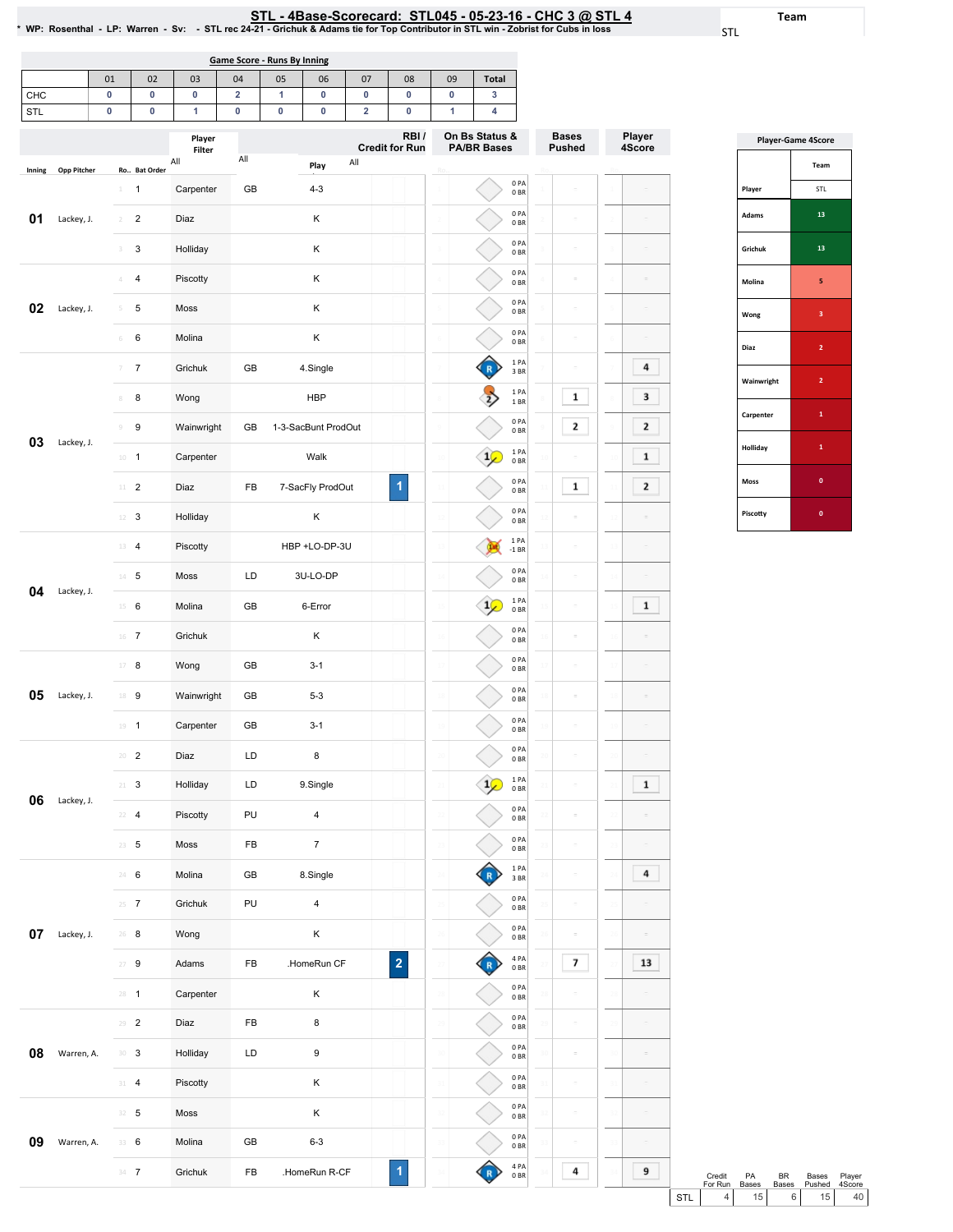EHC - 4Base-Scorecard: CHC043 - 05-23-16 - CHC 3 @ STL 4 \* & "CHC043-15-23-16" - CHC3<br>\* WP: Rosenthal - LP: Warren - Sv: - CHC rec 29-14 - Grichuk & Adams tie for Top Contributor in STL win - Zobrist for Cubs in loss

| CHC - 4BaseScore - Player 4Score by Batting Order<br>CHC043 - 05-23-16 - CHC 3 @ STL 4<br>WP: Rosenthal - LP: Warren - Sv: - CHC rec 29-14 - Grichuk & Adams tie for Top Contributor in STL win - Zobrist for Cubs in loss |      |              |                      |                |    |   |                |                      |                |   |           |  |  |
|----------------------------------------------------------------------------------------------------------------------------------------------------------------------------------------------------------------------------|------|--------------|----------------------|----------------|----|---|----------------|----------------------|----------------|---|-----------|--|--|
|                                                                                                                                                                                                                            |      |              | <b>Bat Order</b>     |                |    |   |                |                      |                |   |           |  |  |
| Player                                                                                                                                                                                                                     | Team | Position     | $\mathbf{1}$         | $\overline{2}$ | 3  | 4 | 5              | 6                    | $\overline{7}$ | 8 | 9         |  |  |
| Zobrist                                                                                                                                                                                                                    | CHC  | 2B           |                      |                | 11 |   |                |                      |                |   |           |  |  |
| <b>Montero</b>                                                                                                                                                                                                             | CHC  | $\mathtt{C}$ |                      |                |    |   |                | 9                    |                |   |           |  |  |
| <b>Rizzo</b>                                                                                                                                                                                                               | CHC  | 1B           |                      |                |    | 6 |                |                      |                |   |           |  |  |
| <b>Russell</b>                                                                                                                                                                                                             | CHC  | SS           |                      |                |    |   |                |                      |                | 6 |           |  |  |
| <b>Bryant</b>                                                                                                                                                                                                              | CHC  | <b>RF</b>    |                      | $\overline{4}$ |    |   |                |                      |                |   |           |  |  |
| Soler                                                                                                                                                                                                                      | CHC  | LF           |                      |                |    |   | $\overline{4}$ |                      |                |   |           |  |  |
| <b>Baez</b>                                                                                                                                                                                                                | CHC  | 3B           |                      |                |    |   |                |                      | $\overline{2}$ |   |           |  |  |
| Fowler                                                                                                                                                                                                                     | CHC  | <b>CF</b>    | $\blacktriangleleft$ |                |    |   |                |                      |                |   |           |  |  |
| Montero-Wood                                                                                                                                                                                                               | CHC  | $C+PR$       |                      |                |    |   |                | $\blacktriangleleft$ |                |   |           |  |  |
| La Stella                                                                                                                                                                                                                  | CHC  | PH           |                      |                |    |   |                |                      |                |   | $\pmb{0}$ |  |  |
| Lackey                                                                                                                                                                                                                     | CHC  | P            |                      |                |    |   |                |                      |                |   | $\bf{0}$  |  |  |

| <b>CHC - 4Score Box - Player Totals</b> |  |
|-----------------------------------------|--|
| None                                    |  |

|               |        |               |                         | WP: Rosenthal - LP: Warren - Sv: - CHC rec 29-14 - Grichuk & Adams tie for Top Contributor in STL win - Zobrist for Cubs in loss |                         | RUIE            |                     |                     |              |                          |
|---------------|--------|---------------|-------------------------|----------------------------------------------------------------------------------------------------------------------------------|-------------------------|-----------------|---------------------|---------------------|--------------|--------------------------|
| Player        |        | Team Position | Batting<br>Order<br>Nbr | Credit For Run                                                                                                                   | PA Bases                | <b>BR</b> Bases | <b>Bases Pushed</b> | Player 4Score       | Appearances  | <b>Productivity Rate</b> |
| Zobrist       | CHC 2B |               | 3                       | 0                                                                                                                                | 4                       | 4               | 3                   | 11                  | 5            | 2.200                    |
| Montero       | CHC C  |               | 6                       |                                                                                                                                  | $\overline{\mathbf{c}}$ | $\overline{c}$  | 4                   | 9                   | 3            | 3.000                    |
| Rizzo         | CHC 1B |               | 4                       |                                                                                                                                  | $\mathbf{1}$            | 0               | 4                   | 6                   | 5            | 1.200                    |
| Russell       | CHC SS |               | 8                       | 1                                                                                                                                | 3                       | $\mathbf{1}$    | $\mathbf{1}$        | 6                   | 4            | 1.500                    |
| Bryant        | CHC RF |               | $\overline{2}$          | 0                                                                                                                                | 1                       | 3               | 0                   | $\overline{4}$      | 5            | 0.800                    |
| Soler         | CHC LF |               | 5                       | 0                                                                                                                                | $\mathbf{1}$            | 3               | $\pmb{0}$           | $\overline{4}$      | 4            | 1.000                    |
| Baez          | CHC 3B |               | $\overline{7}$          | 0                                                                                                                                | 1                       | 0               | 1                   | $\overline{2}$      | 4            | 0.500                    |
| Fowler        | CHC CF |               | $\mathbf{1}$            | 0                                                                                                                                | $\overline{2}$          | $-1$            | $\mathbf 0$         | $\mathbf{1}$        | 5            | 0.200                    |
| Montero-Wood  |        | CHC C+PR      | 6                       | 0                                                                                                                                | 1                       | $\pmb{0}$       | $\mathbf 0$         | $\mathbf{1}$        | $\mathbf{1}$ | 1.000                    |
| La Stella     | CHC PH |               | 9                       | 0                                                                                                                                | 0                       | $\mathsf 0$     | $\mathsf{O}\xspace$ | $\mathsf{O}\xspace$ | $\mathbf{1}$ | 0.000                    |
| Lackey        | CHC P  |               | 9                       | 0                                                                                                                                | 0                       | $\pmb{0}$       | $\pmb{0}$           | $\mathbf 0$         | 3            | 0.000                    |
| <b>Totals</b> |        |               |                         | 3                                                                                                                                | 16                      | 12              | 13                  | 44                  | 40           | 1.100                    |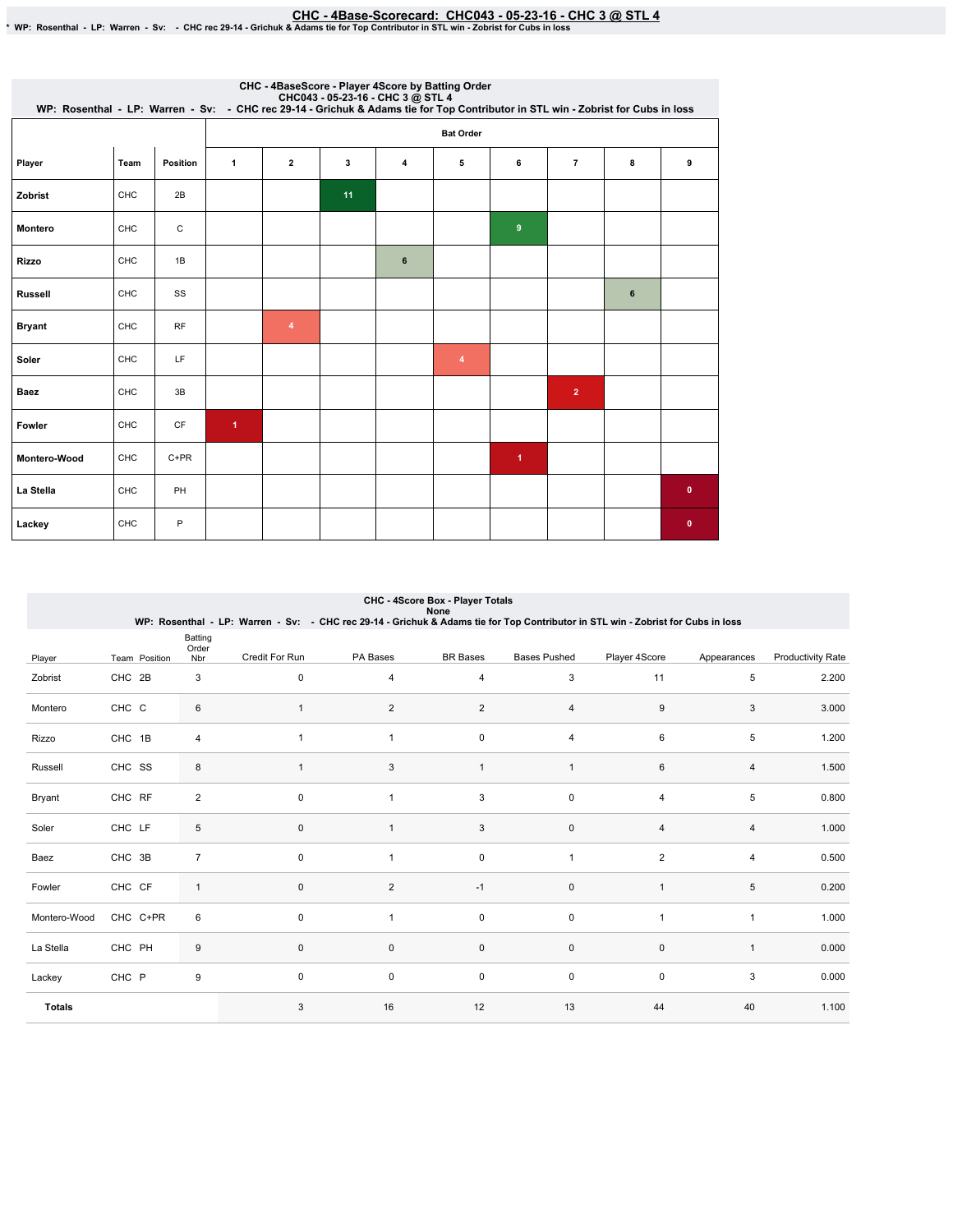STL-4Base-Scorecard:STL045-05-23-16-CHC3@ STL4 \*WP:Rosenthal-LP:Warren-Sv: -STLrec24-21-Grichuk&AdamstieforTopContributorinSTLwin-ZobristforCubsinloss

| STL - 4BaseScore - Player 4Score by Batting Order<br>STL045 - 05-23-16 - CHC 3 @ STL 4<br>WP: Rosenthal - LP: Warren - Sv: - STL rec 24-21 - Grichuk & Adams tie for Top Contributor in STL win - Zobrist for Cubs in loss |            |           |                      |                |                      |              |           |   |                |              |                |  |  |
|----------------------------------------------------------------------------------------------------------------------------------------------------------------------------------------------------------------------------|------------|-----------|----------------------|----------------|----------------------|--------------|-----------|---|----------------|--------------|----------------|--|--|
|                                                                                                                                                                                                                            |            |           | <b>Bat Order</b>     |                |                      |              |           |   |                |              |                |  |  |
| Player                                                                                                                                                                                                                     | Team       | Position  | $\mathbf{1}$         | $\mathbf{2}$   | 3                    | 4            | 5         | 6 | $\overline{7}$ | 8            | 9              |  |  |
| Adams                                                                                                                                                                                                                      | <b>STL</b> | PH        |                      |                |                      |              |           |   |                |              | 13             |  |  |
| <b>Grichuk</b>                                                                                                                                                                                                             | <b>STL</b> | <b>CF</b> |                      |                |                      |              |           |   | 13             |              |                |  |  |
| <b>Molina</b>                                                                                                                                                                                                              | <b>STL</b> | C         |                      |                |                      |              |           | 5 |                |              |                |  |  |
| Wong                                                                                                                                                                                                                       | <b>STL</b> | 2B        |                      |                |                      |              |           |   |                | $\mathbf{3}$ |                |  |  |
| <b>Diaz</b>                                                                                                                                                                                                                | <b>STL</b> | SS        |                      | $\overline{2}$ |                      |              |           |   |                |              |                |  |  |
| Wainwright                                                                                                                                                                                                                 | STL        | P         |                      |                |                      |              |           |   |                |              | $\overline{2}$ |  |  |
| Carpenter                                                                                                                                                                                                                  | <b>STL</b> | 3B        | $\blacktriangleleft$ |                |                      |              |           |   |                |              |                |  |  |
| Holliday                                                                                                                                                                                                                   | STL        | LF        |                      |                | $\blacktriangleleft$ |              |           |   |                |              |                |  |  |
| <b>Moss</b>                                                                                                                                                                                                                | STL        | 1B        |                      |                |                      |              | $\bullet$ |   |                |              |                |  |  |
| <b>Piscotty</b>                                                                                                                                                                                                            | <b>STL</b> | <b>RF</b> |                      |                |                      | $\mathbf{0}$ |           |   |                |              |                |  |  |

| STL - 4Score Box - Player Totals<br>None<br>WP: Rosenthal - LP: Warren - Sv: - STL rec 24-21 - Grichuk & Adams tie for Top Contributor in STL win - Zobrist for Cubs in loss |        |               |                         |                |                |                 |                     |                |                |                          |
|------------------------------------------------------------------------------------------------------------------------------------------------------------------------------|--------|---------------|-------------------------|----------------|----------------|-----------------|---------------------|----------------|----------------|--------------------------|
| Player                                                                                                                                                                       |        | Team Position | Batting<br>Order<br>Nbr | Credit For Run | PA Bases       | <b>BR</b> Bases | <b>Bases Pushed</b> | Player 4Score  | Appearances    | <b>Productivity Rate</b> |
| Adams                                                                                                                                                                        | STL PH |               | 9                       | $\overline{2}$ | 4              | $\mathsf 0$     | $\overline{7}$      | 13             | $\mathbf{1}$   | 13.000                   |
| Grichuk                                                                                                                                                                      | STL CF |               | $\overline{7}$          |                | 5              | 3               | $\overline{4}$      | 13             | $\overline{4}$ | 3.250                    |
| Molina                                                                                                                                                                       | STL C  |               | 6                       | $\Omega$       | $\overline{2}$ | 3               | $\pmb{0}$           | 5              | $\overline{4}$ | 1.250                    |
| Wong                                                                                                                                                                         | STL 2B |               | 8                       | $\mathbf 0$    | $\overline{1}$ | $\mathbf{1}$    | $\mathbf{1}$        | 3              | 3              | 1.000                    |
| Diaz                                                                                                                                                                         | STL SS |               | $\overline{2}$          | $\mathbf{1}$   | $\mathbf 0$    | $\mathsf 0$     | $\mathbf{1}$        | $\overline{2}$ | $\overline{4}$ | 0.500                    |
| Wainwright                                                                                                                                                                   | STL P  |               | 9                       | $\mathbf 0$    | $\mathbf 0$    | $\mathsf 0$     | $\overline{2}$      | 2              | $\overline{2}$ | 1.000                    |
| Carpenter                                                                                                                                                                    | STL 3B |               | $\mathbf{1}$            | $\mathbf 0$    | $\overline{1}$ | $\mathbf 0$     | 0                   | $\overline{1}$ | $\overline{4}$ | 0.250                    |
| Holliday                                                                                                                                                                     | STL LF |               | 3                       | $\mathsf 0$    | $\mathbf{1}$   | $\pmb{0}$       | $\pmb{0}$           | $\overline{1}$ | 4              | 0.250                    |
| Moss                                                                                                                                                                         | STL 1B |               | 5                       | $\mathsf 0$    | 0              | $\mathsf 0$     | 0                   | $\pmb{0}$      | $\overline{4}$ | 0.000                    |
| Piscotty                                                                                                                                                                     | STL RF |               | 4                       | $\mathsf 0$    | $\mathbf{1}$   | $-1$            | $\pmb{0}$           | $\mathbf 0$    | 4              | 0.000                    |
| <b>Totals</b>                                                                                                                                                                |        |               |                         | $\overline{4}$ | 15             | 6               | 15                  | 40             | 34             | 1.176                    |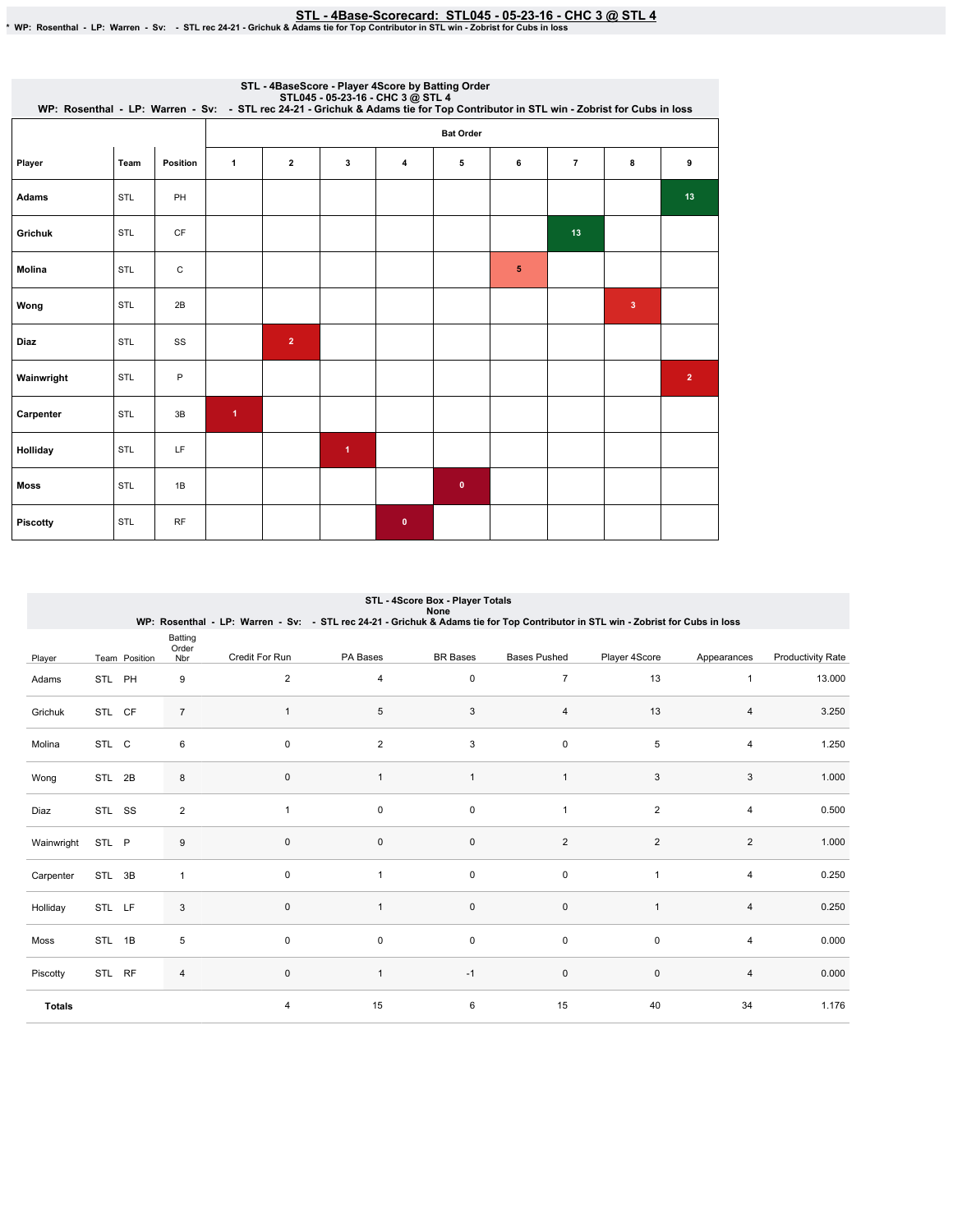| CHC - 4Base-Scorecard: CHC043 - 05-23-16 - CHC 3 @ STL 4                                                                              |
|---------------------------------------------------------------------------------------------------------------------------------------|
| * WP: Rosenthal - LP: Warren - Sv: - CHC rec 29-14 - Grichuk & Adams tie for Top Contributor in STL win - Zobrist for Cubs in loss \, |

| Detail by Bat Order/Player |               |                      |                         |                      |                          |                          |                     |                           |                           |
|----------------------------|---------------|----------------------|-------------------------|----------------------|--------------------------|--------------------------|---------------------|---------------------------|---------------------------|
| <b>Bat Order</b>           | Player        | Inning               | Play Text               | LOBStatus            | Credit For Run           | PA Bases                 | <b>BR</b> Bases     | <b>Bases Pushed</b>       | Player 4Score             |
|                            |               | 01                   | 8                       |                      | $\mathbf 0$              | 0                        | $\mathsf 0$         | $\mathbb O$               | 0                         |
|                            |               | 03                   | 3U                      |                      | $\mathbf 0$              | 0                        | $\mathsf 0$         | $\mathbb O$               | $\mathbb O$               |
|                            |               | 05                   | 9                       |                      | $\mathbf 0$              | $\boldsymbol{0}$         | $\mathbf 0$         | $\mathbb O$               | $\mathsf{O}\xspace$       |
| 1                          | Fowler        | 06                   | Walk                    | Left on 1st          | $\mathbf 0$              | $\mathbf{1}$             | $\mathsf 0$         | $\mathbb O$               | $\mathbf{1}$              |
|                            |               | 09                   | 8.Single +LO-DP-5U      |                      | $\mathsf{O}\xspace$      | $\mathbf{1}$             | $-1$                | $\mathsf{0}$              | $\mathsf{0}$              |
|                            |               |                      |                         | <b>Player Totals</b> | $\underline{0}$          | $\underline{2}$          | $\overline{-1}$     | $\underline{0}$           | $\underline{1}$           |
|                            |               | 01                   | $4 - 3$                 |                      | $\mathbf 0$              | $\mathsf{O}\xspace$      | $\mathsf 0$         | $\mathbb O$               | $\mathsf{O}\xspace$       |
|                            | <b>Bryant</b> | 03                   | $\overline{7}$          |                      | $\mathsf{O}\xspace$      | $\mathsf{O}\xspace$      | $\mathsf 0$         | $\mathbf 0$               | $\mathsf{O}\xspace$       |
|                            |               | 05                   | Walk                    |                      | $\mathbf 0$              | $\mathbf{1}$             | 3                   | $\mathbb O$               | $\overline{4}$            |
| $\overline{c}$             |               | 06                   | 1U                      |                      | $\mathbf 0$              | $\mathsf{O}\xspace$      | $\mathsf 0$         | $\mathbb O$               | $\mathsf{0}$              |
|                            |               | 09                   | $\mathsf K$             |                      | $\mathsf 0$              | $\mathsf{O}\xspace$      | $\mathbf 0$         | $\mathbf 0$               | $\mathsf{O}\xspace$       |
|                            |               |                      |                         | <b>Player Totals</b> | $\underline{0}$          | $\overline{1}$           | $\overline{3}$      | $\underline{0}$           | $\overline{4}$            |
|                            |               | 01                   | 7.Single                | Left on 1st          | $\mathbf 0$              | $\mathbf{1}$             | $\mathsf{O}\xspace$ | $\mathbf 0$               | $\mathbf{1}$              |
| 3                          |               | 04                   | 9.Single                |                      | $\mathsf{O}\xspace$      | $\mathbf{1}$             | 3                   | $\mathbb O$               | $\overline{4}$            |
|                            |               | 05                   | Walk                    | Left on 2nd          | $\mathbf 0$              | $\mathbf{1}$             | $\mathbf{1}$        | $\mathbf{1}$              | $\ensuremath{\mathsf{3}}$ |
|                            | Zobrist       | 07                   | $\sqrt{5}$              |                      | $\mathbf 0$              | $\mathsf{O}\xspace$      | $\mathsf 0$         | $\mathbb O$               | $\mathsf{0}$              |
|                            |               | 09                   | 8.Single                | Left on 1st          | $\mathbf 0$              | $\mathbf{1}$             | $\mathbf 0$         | $\sqrt{2}$                | $\ensuremath{\mathsf{3}}$ |
|                            |               |                      |                         | <b>Player Totals</b> | $\underline{0}$          | $\overline{4}$           | $\underline{4}$     | $\overline{3}$            | 11                        |
|                            |               | 01                   | $4 - 3$                 |                      | $\mathbf 0$              | $\mathsf{O}\xspace$      | $\mathsf 0$         | $\mathbb O$               | $\mathsf{O}\xspace$       |
|                            |               | 04                   | 5-3 ProdOut             |                      | $\mathbf 0$              | $\mathsf{O}\xspace$      | $\mathsf{O}\xspace$ | $\mathbf{1}$              | $\mathbf{1}$              |
|                            |               | 05                   | 7.Single                | Left on 1st          | $\mathbf{1}$             | $\mathbf{1}$             | $\mathsf 0$         | $\ensuremath{\mathsf{3}}$ | 5                         |
| 4                          | Rizzo         | 07                   | $5-3$                   |                      | $\mathsf{O}\xspace$      | $\mathsf{O}\xspace$      | $\mathsf 0$         | $\mathbb O$               | $\mathsf{0}$              |
|                            |               | 09                   | 5U-LO-DP                |                      | $\mathbf 0$              | $\mathsf{O}\xspace$      | $\mathsf 0$         | $\mathbb O$               | $\mathsf{O}\xspace$       |
|                            |               |                      |                         | <b>Player Totals</b> | $\underline{\mathbf{1}}$ | $\underline{\mathbf{1}}$ | $\underline{0}$     | $\underline{4}$           | $\underline{6}$           |
|                            | Soler         | 02                   | $4 - 3$                 |                      | $\mathbf 0$              | 0                        | $\mathsf 0$         | $\mathbb O$               | $\mathsf{0}$              |
|                            |               | 04                   | <b>HBP</b>              |                      | $\mathbf 0$              | $\mathbf{1}$             | 3                   | $\mathbb O$               | $\overline{4}$            |
| 5                          |               | 05                   | Κ                       |                      | $\mathbf 0$              | $\mathsf{O}\xspace$      | $\mathsf 0$         | $\mathbb O$               | $\mathsf{O}\xspace$       |
|                            |               | 07                   | $\sf K$                 |                      | $\boldsymbol{0}$         | $\boldsymbol{0}$         | $\mathbf 0$         | $\mathbb O$               | $\mathsf{0}$              |
|                            |               |                      |                         | <b>Player Totals</b> | $\underline{0}$          | $\overline{1}$           | $\underline{3}$     | $\underline{0}$           | $\overline{4}$            |
|                            |               | 02                   | 7.Single                | Left on 1st          | $\mathsf{O}\xspace$      | $\mathbf{1}$             | $\mathsf 0$         | $\mathsf 0$               | $\mathbf{1}$              |
|                            | Montero       | 04                   | 8.Single                | Left on 3rd          | $\mathbf{1}$             | $\mathbf{1}$             | $\sqrt{2}$          | $\overline{4}$            | 8                         |
|                            |               | 05                   | $\mathsf K$             |                      | $\mathbf 0$              | 0                        | $\mathsf{O}\xspace$ | $\mathbb O$               | $\mathsf{O}\xspace$       |
| 6                          |               |                      |                         | <b>Player Totals</b> | $\underline{\mathbf{1}}$ | $\underline{2}$          | $\overline{2}$      | $\underline{4}$           | $\underline{9}$           |
|                            |               | 08                   | Walk +FO'd-4-6          |                      | $\mathsf{O}\xspace$      | $\mathbf{1}$             | $\mathsf{O}\xspace$ | $\mathsf{O}\xspace$       | $\mathbf{1}$              |
|                            | Montero-Wood  |                      |                         | <b>Player Totals</b> | $\underline{0}$          | $\underline{1}$          | $\underline{0}$     | $\underline{0}$           | $\underline{\mathbf{1}}$  |
|                            |               | 02                   | $\overline{7}$          |                      | $\mathsf{O}\xspace$      | 0                        | $\mathsf 0$         | $\mathsf 0$               | $\mathsf{O}\xspace$       |
|                            |               | 04                   | 2.Single +FO'd-6-4      |                      | $\mathbf 0$              | $\mathbf{1}$             | $\mathsf{O}\xspace$ | $\mathbf{1}$              | $\overline{c}$            |
| $\overline{7}$             | Baez          | 06                   | $\overline{\mathbf{4}}$ |                      | $\mathbf 0$              | 0                        | $\mathsf 0$         | $\mathbb O$               | $\mathsf{O}\xspace$       |
|                            |               | 08                   | $\overline{7}$          |                      | $\mathbf 0$              | 0                        | $\mathsf 0$         | $\mathsf{O}\xspace$       | $\mathsf{O}\xspace$       |
|                            |               |                      |                         | <b>Player Totals</b> | $\underline{0}$          | $\overline{1}$           | $\underline{0}$     | $\overline{1}$            | $\underline{2}$           |
|                            | Russell       | 02                   | $5-3$                   |                      | $\mathsf{O}\xspace$      | 0                        | $\mathsf{O}\xspace$ | $\mathbb O$               | $\mathsf{O}\xspace$       |
| 8                          |               | 04                   | 6-4-FO ProdOut          | Left on 1st          | $\mathbf{1}$             | $\mathbf{1}$             | $\mathsf 0$         | $\sqrt{2}$                | $\overline{4}$            |
|                            |               | 06                   | 9.Single +2ndSB         | Left on 2nd          | $\mathbf 0$              | $\mathbf{1}$             | $\mathbf{1}$        | $\mathbb O$               | $\overline{c}$            |
|                            |               | 08                   | 4-6-FO                  | Left on 1st          | $\mathbf 0$              | $\mathbf{1}$             | $\mathsf{O}\xspace$ | $-1$                      | $\mathsf{0}$              |
|                            |               | <b>Player Totals</b> |                         |                      | $\underline{\mathbf{1}}$ | $\underline{3}$          | $\overline{1}$      | $\overline{1}$            | $\underline{6}$           |
|                            |               | 03                   | Κ                       |                      | $\mathbf 0$              | 0                        | $\mathsf 0$         | $\mathbf 0$               | $\mathsf{0}$              |
|                            | Lackey        | 04                   | $4 - 3$                 |                      | $\mathsf{O}\xspace$      | 0                        | $\mathsf{O}\xspace$ | $\mathbb O$               | $\mathsf{O}\xspace$       |
|                            |               | 06                   | $\mathsf K$             |                      | $\mathbf 0$              | 0                        | $\mathsf{O}\xspace$ | $\mathsf{O}\xspace$       | $\mathsf{O}\xspace$       |
| 9                          |               |                      |                         | <b>Player Totals</b> | $\underline{0}$          | $\underline{0}$          | $\underline{0}$     | $\underline{0}$           | $\underline{0}$           |
|                            | La Stella     | 08                   | 8                       |                      | $\mathbf 0$              | 0                        | $\mathsf 0$         | $\mathsf 0$               | $\mathsf{O}\xspace$       |
|                            |               |                      |                         | <b>Player Totals</b> | $\underline{0}$          | $\underline{0}$          | $\underline{0}$     | $\underline{0}$           | $\underline{0}$           |
| <b>Grand Total</b>         |               |                      |                         |                      | $\overline{3}$           | 16                       | 12                  | 13                        | $\overline{44}$           |